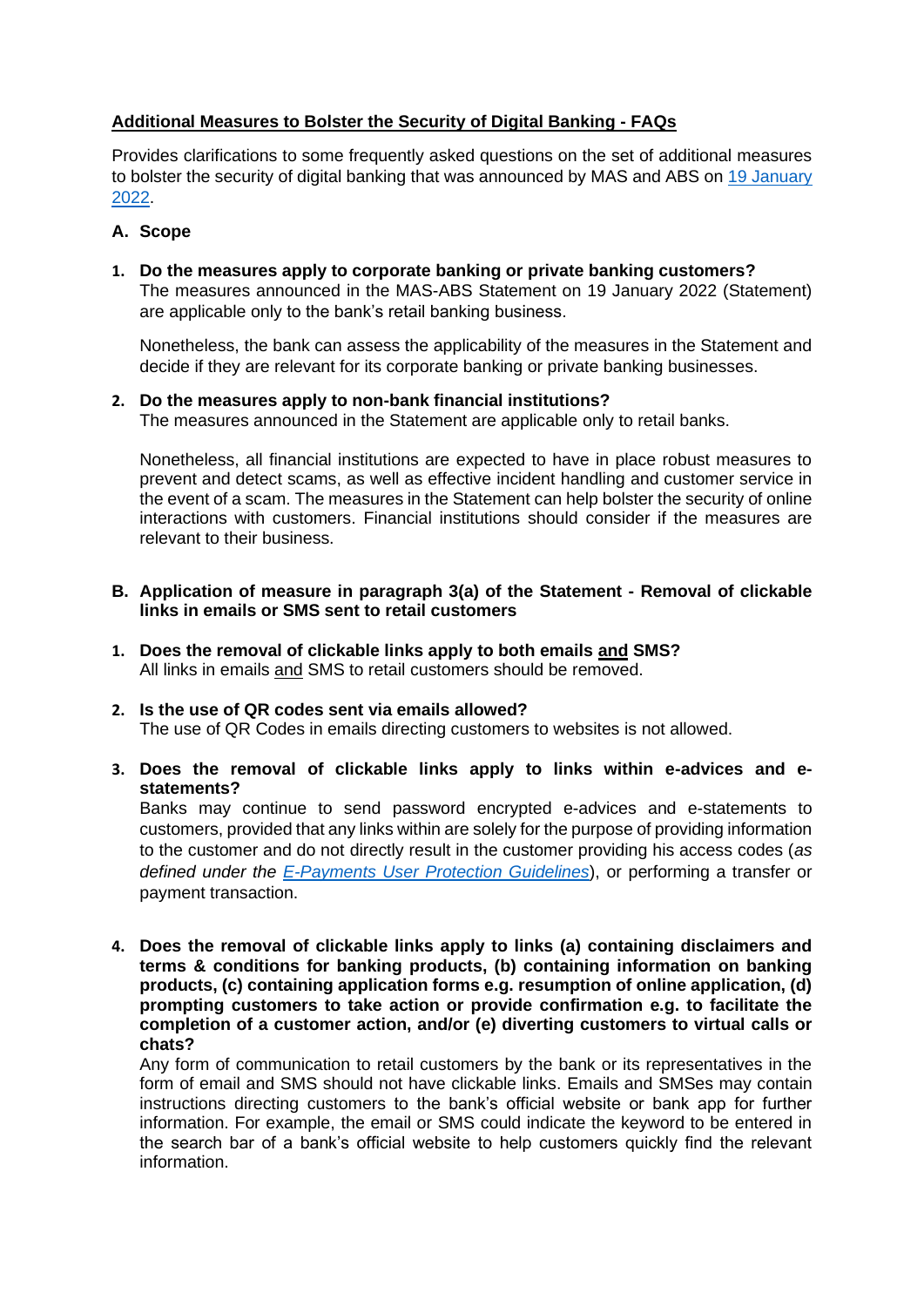However, clickable links may be included in an email or SMS if both of the following criteria are met:

- (i) The customer is expecting to receive the email or SMS from the bank; and
- (ii) The contents in the link are solely for the purpose of providing information to the customer and does not directly result in the customer providing his access codes (*as defined under the [E-Payments User Protection Guidelines](https://www.mas.gov.sg/regulation/guidelines/guidelines-for-e-payments-user-protection)*), or performing a transfer or payment transaction.

Signing up to a bank's general mailing list would not be considered fulfilment of 4(i). However, subscription to a specific newsletter where a customer is informed of the frequency of email delivery would fulfil 4(i)

**5. Does the removal of clickable links apply to links sent by the bank's partners (on the bank's behalf) to its customers?**

Any form of communication to retail customers by the bank's partners (sent in the name of the bank) in the form of email and SMS should not have clickable links, but instead contain instructions to direct customers to the bank's official website or bank app for further information.

**6. Phone numbers (e.g. banks' hotline numbers) are usually included in banks' SMS alerts. While banks are not sending the phone numbers as clickable, the operating system of mobile phones may make the phone numbers clickable. Does the removal of clickable links apply to phone numbers in SMS?**

Phone numbers (including both numeric and alphanumeric permutations of phone numbers e.g. 1800-2222265 or 1800-ABCBANK) should be removed from SMSes, regardless of whether the phone numbers are clickable.

The bank's SMS alerts may contain instructions directing customers to the bank's official website or other legitimate sources that indicate the bank's hotline information, such as the bank's ATMs, credit and debit cards.

- **C. Application of measure in paragraph 3(b) of the Statement - Threshold for funds transfer transaction notifications to customers to be set by default at \$100 or lower**
- **1. In implementing the measure above, can banks allow customers to raise the default threshold for such notifications?**

While banks should lower the default notification alert thresholds for fund transfers to an amount that is S\$100 or lower, customers are allowed to subsequently change the default thresholds to cater to their personal preferences. Banks should highlight the risks of doing so to their customers and should send a notification of the change to the customer.

- **D. Application of measure in paragraph 3(c) of the Statement - Delay of at least 12 hours before activation of a new soft token on a mobile device**
- **1. Does this measure imply that a 12-hour buffer is required after the activation of a new soft token before making any transactions can be performed? If so, does this buffer apply to all transactions?**

Following the request to activate a soft token on a new mobile device, no high-risk transactions/changes that require soft token signing should be allowed within at least the first 12 hours unless there is a non-straight through process, which is equivalent to a cooling period, used to activate the soft token e.g. registration code to activate a new soft token is sent to customer via postal mail which will provide at least a 12-hour buffer before